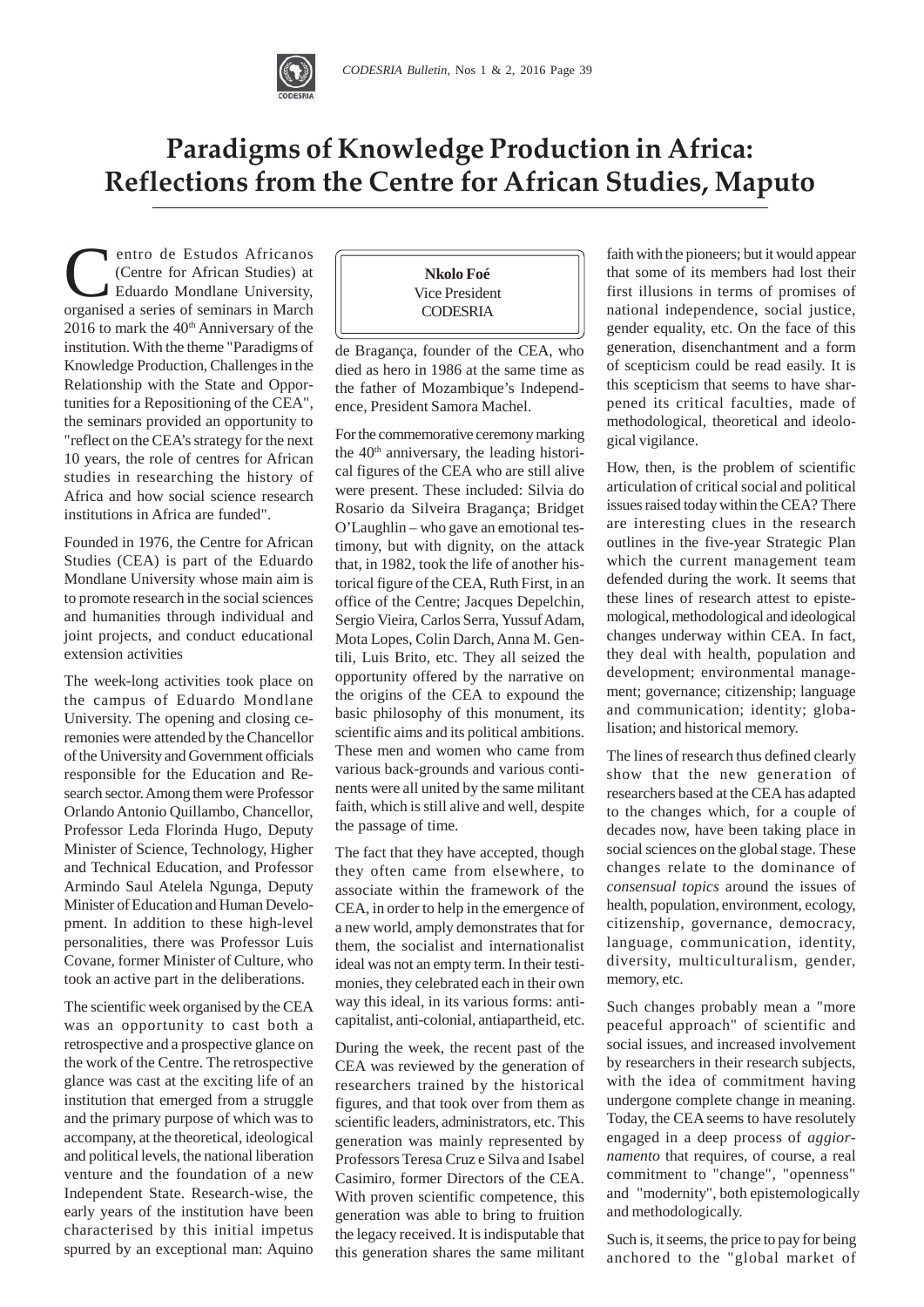## *Reports*

knowledge", whose requirements in terms of competitiveness and quality are known. Besides, this is how the current leadership clearly poses the problem of the future of the CEA, in the face of the challenges of rare resources and competition experienced nowadays by research organisations as well as researchers themselves. During the week, the difficulty for social science research to exist today without recourse to donors and without compliance to their requirements in terms of agenda, quality and competition was clearly stressed.

The director of Mozambique's National Research Fund, Victoria Langa, touched all of these issues in her presentation of the outlines of the government's research funding policy. This presentation showed that the research funding promoted by the Mozambican government integrates the major rules which nowadays regulate research funding worldwide, in terms of quality requirement and competitiveness.

The CEA seems to have already agreed to apply to itself these rules because, as a response to the requirement for quality and competitiveness, the CEA leadership proposes the following: institutional capacity building, performance, diversification of funding sources, partnership negotiations, and good management (good governance).

At that stage of the debate, the critical question of the usefulness and costeffectiveness of social science research was inevitably raised. To this question posed even by States – faced with the accounting vision of the world – Madam Victoria Langa gave an intelligent answer, showing that the usefulness of social sciences cannot be measured in terms of financial profitability, as their primary and ultimate vocation is to be producers of society, of policy, in short, of community. This purpose of social sciences being sufficient on its own, they no longer need theoretical or practical justification other than themselves. As one participant noted, the scientific work on society is the surest and most economical way of preserving social peace, maintaining harmony in society and increasing understanding between individuals, groups and communities.

I completed my stay at Eduardo Mondlane University by attending the Seminar of Prof. Jacques Depelchin held on 10 March in the morning. The Seminar entitled "Paradigmas de produçao de Conhecimento: Desafios na Relaçao com o Estado

e Oportunidades para o Reposicionamento do CEA", was a vibrant plea for African research that is part of the long term of history. This is the reason why Egyptology and legendary figures as Cheikh Anta Diop and Théophile Obenga were at the centre of this teaching.

The stated goal of the course was the following: how to rebuild, in Africa, the teaching of history, anthropology, political sciences, philosophy, etc., from new educational material – Egyptian and African texts themselves – generated by multilingual translation – ancient Egyptian-African languages?

Jacques Depelchin's approach, which is original, necessarily raises clearly – at last – the fundamental methodological and epistemological issue of orientation and destination of the currently dominant "postcolonial" African historiography. We need to understand why this historiography seems to be more concerned with novel issues like "fragmentation", "fiction", the break with "monumental" history, "anarchy", de-foundation", "outof-nation", the "pathos of origins", "nativism", etc.

Underlying this important Seminar, these debates can no longer be avoided, especially at a time when the CEA is revisiting its past, because the issues recalled above were introduced by postcolonial historiography with the express aim of destroying the "great narratives" of emancipation, freedom, nation, progress, African unity, reason, modernisation, national independence, etc, all of which were the very foundation of the creation of the CEA. Prof. Depelchin's course was, therefore, well inspired.

## **Final remarks**

Born to support national liberation struggles and carried by the interna-tionalist spirit of its pioneers, the CEA was, from its inception, a public institution with regional and pan-African vocation. It is as such that it accompanied the decolonisation and social movement in Mozambique, certainly, but also in Zimbabwe, in Namibia, in South Africa and in other former Portuguese colonies in Africa. The immense personality of Aquino de Bragança, the internationalist zeal of his comrades in the struggle, the regional immersion of FRELIMO and its leaders, and their engagement with nationalist movements in South Africa, in Zimbabwe, in Namibia, etc, could only lead the CEA to these horizons.

For the CEA to return to its initial regional and pan-African vocation, there is no need to seek to invent a personality of the dimension of Aquino de Bragança, or even to recreate a context of political and ideological ferment identical to that of the mid 1970's. It would be an illusion. Yet, there are solutions lying in the precious achievements of the past. These solutions are mainly based on the existence of infrastructure – the CEA being among the sub-Saharan research institutions best endowed with infrastructure and equipment – and of a team of top-level researchers with high regional, continental and African prestige; this is particularly the case of Prof. Teresa Cruz e Silva (former President of CODESRIA) and Isabel Casimiro (current member of the Executive Committee of CODESRIA). These respected figures and many others within the CEA can gather around them researchers from the sub-region and the region, to create a regional Centre of Excellence specialising in the areas defined in a Strategic Plan that is more ambitious than the one presented by the current leadership.

The benefits of a regional Centre of Excellence would be many. For example, it could allow the State of Mozambique: 1. to reposition itself at the centre of the strategic game as guarantor of the sustainability of the historical legacy the CEA is; 2. to resume the diplomatic initiative as driver of the development of research in the field of social sciences; 3. to share with the States of the region the costs associated with the funding of research.

The creation of a regional Centre of Excellence would also allow researchers from the region and the continent to profit from the rich experience of the CEA in research organization, programme design, and openness to strategic partners like Brazil.

Yet, one of the highlights of the commemorative week of the CEA was the presentation of the book by Ruth First, *The Mozambican Miner*, republished by Prof. Marco Mondaini, Coordinator of the Instituto de Estudos da Africa at the Federal University of Pernambuco (Brazil). Now, based on its experience and prestige, the CEA can serve as a platform and a relay to all similar initiatives, to enable the African social science community to develop better targeted, better framed and more concerted cooperation, not only with Brazil, but also with all its international partners.